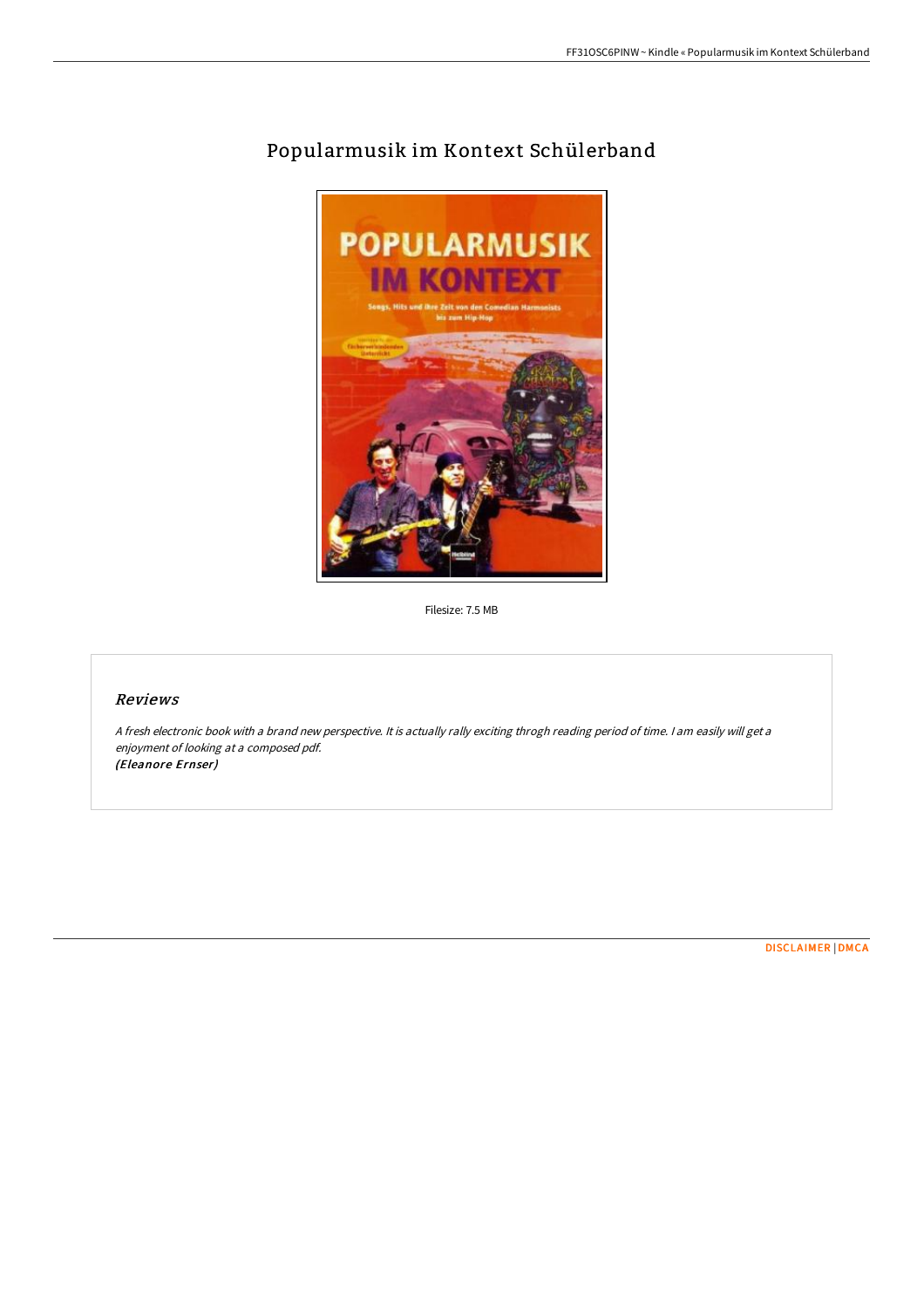## POPULARMUSIK IM KONTEXT SCHÜLERBAND



Helbling Esslingen Musik Sep 2007, 2007. Taschenbuch. Condition: Neu. Neuware - Inhaltsangabe1930 - Heitere Lieder vor düsterer Kulisse Comedian Harmonists: Wochenend und Sonnenschein 1939 Carnaval in Rio Francisco Alves: Aquarela do Brasil 1939 Ein Lied in Zeiten des Krieges Lale Andersen: Lili Marleen 1942 Tränen der Rührung Bing Crosby: White Christmas 1944 Bigbands in den Hitparaden Frank Sinatra: Saturday Night 1945 Leben im Chanson Edith Piaf, La vie en rose 1947 Der Traum vom Süden Rudi Schuricke: Capri-Fischer 1955 Black and proud Ray Charles: This Little Girl of Mine 1955 Idole des Rock 'n' Roll Elvis Presley: Tutti Frutti 1955 Der Klang der Karibik Harry Belafonte: Banana Boat Song 1956 Ein amerikanischer Traum Elvis Presley: Love Me Tender 1957 Frühe RockRebellen Chuck Berry: School Days 1957 Historia del Tango Anibal Troilo: Quejas de Bandoneón 1958 Von Cowboys, Outlaws und Hobos Johnny Cash: This Town is Not for Me 1962 Und alles ist Blues Booker T. & The MG's: Green Onions 1963 Die Beatles i Hamburg The Beatles: I Want to Hold Your Hand 1965 Künstler des Montmartre Charles Aznavour: La Bohème 1966 Bad Boyd The Rolling Stones: Paint it Black 1967 Eine musikalische Collage The Beatles: Being for the Benefit of Mr. Kite 1967 Make love, not war Scott McKenzie: San Francisco 1968 Von blauen Augen und goldenen Stimmbändern Frank Sinatra: My Way 1969 MississippiNostalgie Creedence Clearwater Revival: Proud Mary 1969 Ein Gitarrensolo der Wut Jimi Hendrix: Star-Spangled Banner 1970 Die Beatles auf Sinnsuche The Beatles: Across the Universe 1970 The Voice of America Bob Dylan: Minstrel Boy 1973 Homosexualität im Wandel der Zeit Elton John: Daniel 1973 Unerhörte Klangwelten Pink Floyd: On the Run 1975 Botschaften im Schlager Udo Jürgens: Griechischer Wein 1978 MaschinenMusik Kraftwerk: Die Roboter 1979 Salsa aus New York Rubén Blades: Juan Pachanga 1979 Reggae, Rum...

 $\mathbb{R}$ Read [Popularmusik](http://techno-pub.tech/popularmusik-im-kontext-sch-uuml-lerband.html) im Kontext Schülerband Online  $\mathbf{H}$ Download PDF [Popularmusik](http://techno-pub.tech/popularmusik-im-kontext-sch-uuml-lerband.html) im Kontext Schülerband